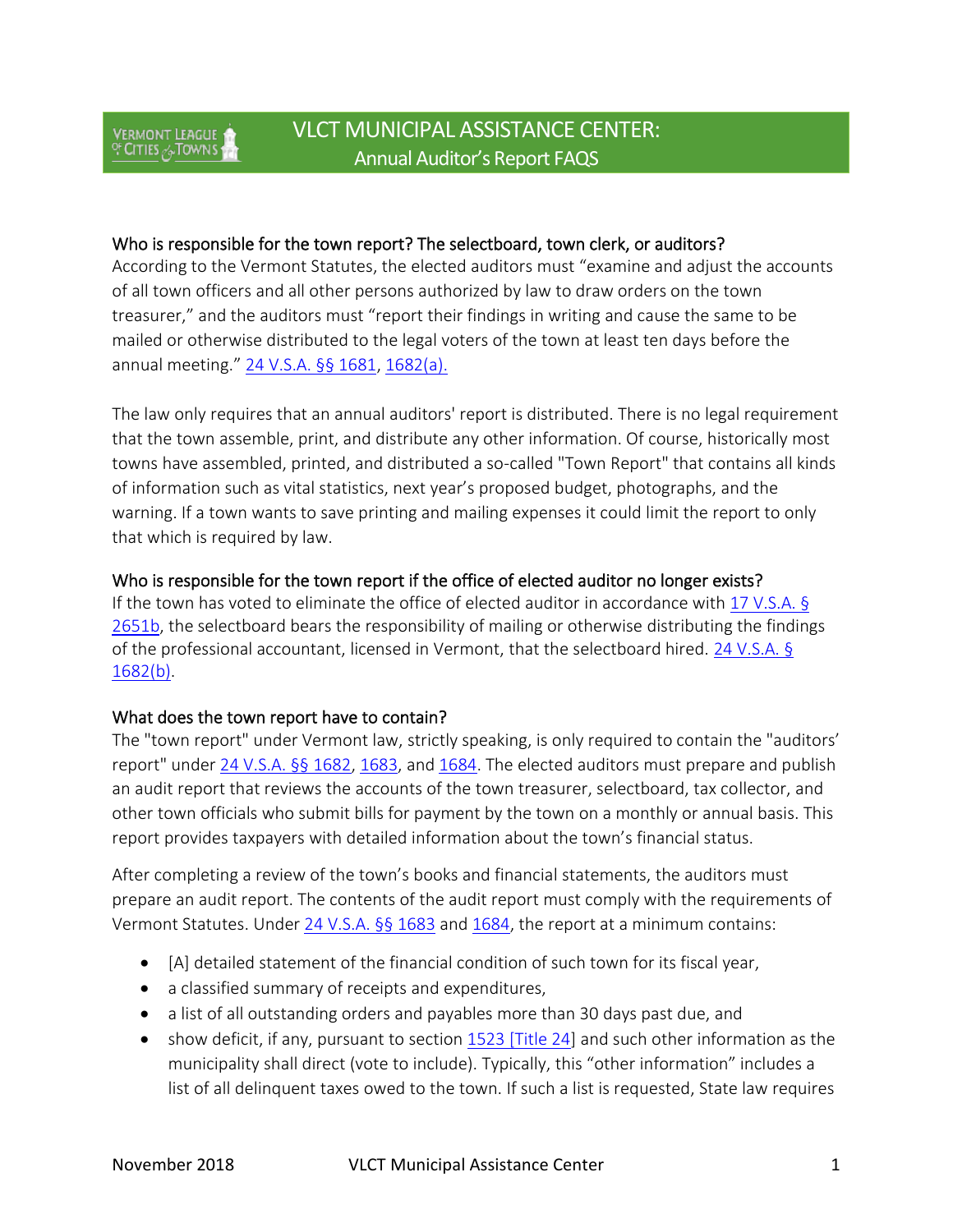that "individuals who are exempt from penalty, fees, and interest by virtue of [32 V.S.A. §](https://legislature.vermont.gov/statutes/section/32/133/04609)  [4609](https://legislature.vermont.gov/statutes/section/32/133/04609) shall not be listed or identified in any such report, provided that they notify or cause to be notified in writing the municipal or district treasurer that they should not be listed or identified." [24 V.S.A. § 1683\(a\).](https://legislature.vermont.gov/statutes/section/24/051/01683)

The report must also contain:

- (1) The condition of all trust funds, with a list of the assets of such funds including the receipts and disbursements for the preceding year;
- (2) Any outstanding bonds of the town with the rate of interest and the amounts; and
- (3) Any outstanding interest bearing notes or orders of the town with the serial number, date, amount, payee, rate of interest of each, and the total amount thereof. [24 V.S.A.](https://legislature.vermont.gov/statutes/section/24/051/01684)  [§ 1684.](https://legislature.vermont.gov/statutes/section/24/051/01684)

# Are we required to include a school's audit report and/or finances?

Town auditors do not perform the job of school auditors. As such, auditors are not required to make a detailed statement showing what bonds of the school district are outstanding or what interest-bearing notes or orders of the town school district are outstanding.

A school district is legally distinct from a municipality. To our knowledge, the town would bear no legal obligation to include the school's information; however, the selectboard may agree to include any additional material in its report that it sees fit.

# To whom does the town report have to be sent?

Pursuant to [24 V.S.A. § 1682](https://legislature.vermont.gov/statutes/section/24/051/01682), towns are legally required to disseminate the auditors' annual financial report. The statute declares that the auditors must "report their findings in writing and cause the same to be mailed or otherwise distributed to the voters of the town at least ten days before the annual meeting." Prior to 2015, the law required the report be mailed or distributed to the "voters *or residents*" of the town. (Emphasis added). The law now requires it to be sent to just "the voters of the town," which means that there is no longer any legal obligation to provide the report to residents who are not registered voters.

Therefore, towns may choose to save money by reducing the number of reports that are printed and distributed. However, towns should be aware that if they stop providing their non-voting residents with the report, those residents may feel alienated from their local government. Not only are those residents not provided a voice at town meeting because they are not registered voters in that town, but they are also now cut off from a source of detailed information about the town and its finances. If they have grown accustomed to receiving the report every year, this change may come as an unpleasant surprise.

Although the law no longer requires the town report or notice of availability be sent to town residents, a copy of the town report must be kept in the town clerk's office to allow the public to inspect or copy. The law, [24 V.S.A. § 1174](https://legislature.vermont.gov/statutes/section/24/035/01174), states: "[The] clerk shall keep on file in his or her office two or more sets of the annual report of the auditors, which at suitable intervals he or she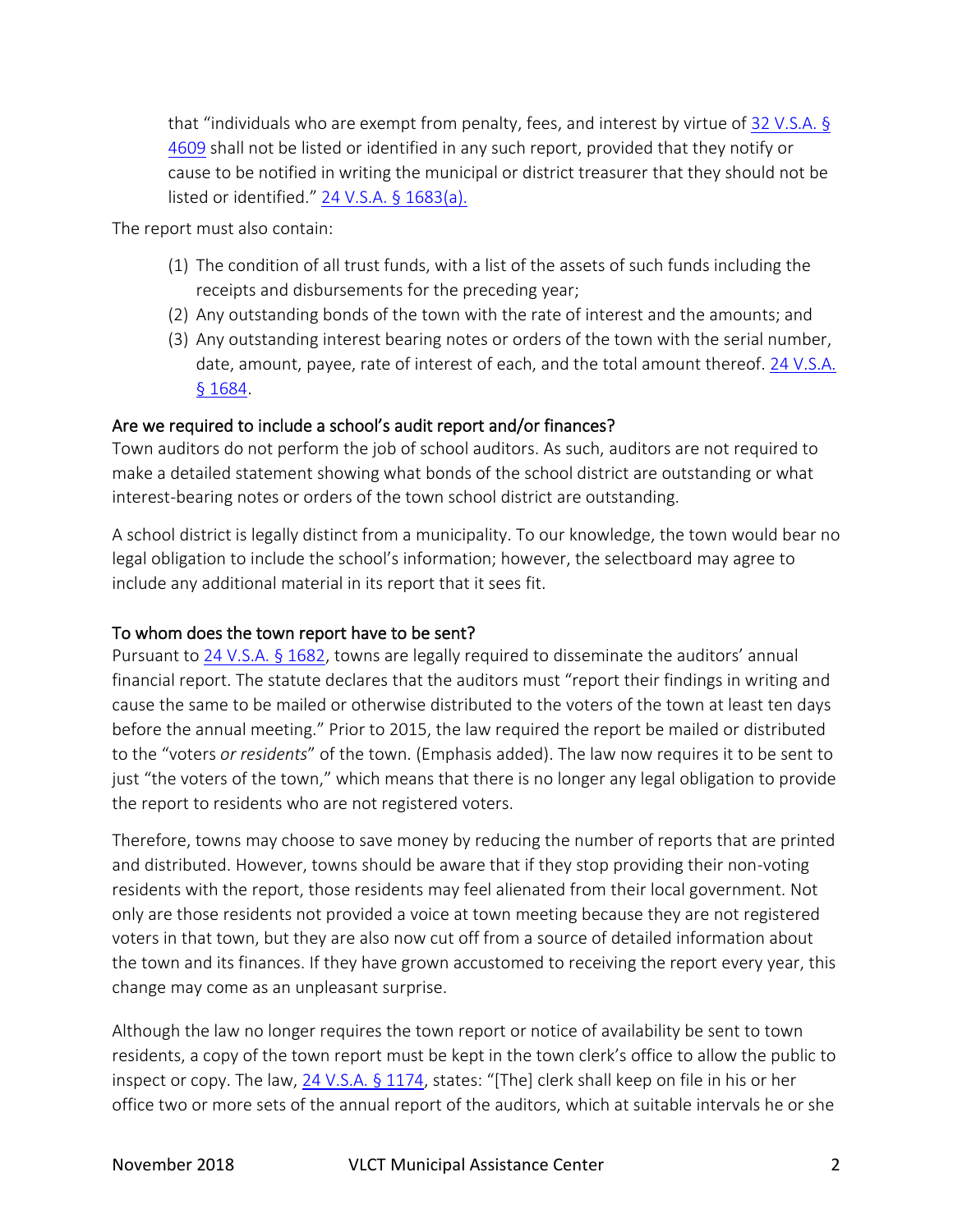shall bind in book form." Finally, as best practice and for good customer service, the report should be posted to the town's website, if one exists.

# Does the town report have to be "mailed" to every voter in the town, or can it be emailed or posted on the town's website instead?

State law requires that the town report is "mailed or otherwise distributed to the voters of the town at least ten days before the annual meeting." [24 V.S.A. § 1682\(a\).](https://legislature.vermont.gov/statutes/section/24/051/01682) Because the law was enacted when email was nonexistent, we interpret it to mean that actual hard copy mailing or distributing of the town report is required. Therefore, only emailing the report to voters or posting it on the town's website alone is insufficient.

Nonetheless, the law does give the voters the authority to agree to a different arrangement. Specifically, the voters may vote at a special or annual town meeting to provide "notice of availability" at least 30 days before the town meeting of the town report instead of mailing or otherwise distributing it. However, it is not enough that the voters merely decide to give notice that the town report is available. They must also specify how that notice is provided. A sample article for such a vote could take the following form:

"Shall the town provide notice of the availability of the annual report by [*insert method of providing notice such as "postcard, mailed to all registered voters"*] at least 30 days before the annual meeting instead of mailing or otherwise distributing the report to the voters of the town pursuant to  $24$  V.S.A. § 1682(a)?"

Once the town votes to provide notice of availability, that vote relieves the town of the responsibility of mailing or otherwise distributing. Keep in mind, however, that even if such notice of availability is provided, the auditors are still required to mail or distribute a copy of the report to any voter or resident of the town who requests such service. [24 V.S.A. § 1682\(a\). 24](https://legislature.vermont.gov/statutes/section/24/051/01682)  [V.S.A. 1682\(3\).](https://legislature.vermont.gov/statutes/section/24/051/01682)

Even if the voters approve sending the notice of availability in lieu of mailing the town report, the town auditors (or selectboard, if the town has voted to eliminate the office of the town auditor) must still deliver enough copies to the town clerk in order to comply with his or her responsibilities under [24 V.S.A. §§ 1173](https://legislature.vermont.gov/statutes/section/24/035/01173) and [1174.](https://legislature.vermont.gov/statutes/section/24/035/01174)

### Does the town report have to be received by voters at least ten days before town meeting?

The law requires that, until a town votes otherwise, copies of the town report must be "mailed or otherwise distributed" to the voters in town at least ten days before town meeting. [24 V.S.A.](https://legislature.vermont.gov/statutes/section/24/051/01682)  [§ 1682\(a\)\(1\).](https://legislature.vermont.gov/statutes/section/24/051/01682) Therefore, provided it is mailed at least ten days before town meeting, the town has satisfied the law, even if voters do not receive the report ten days prior to the town meeting. Keep in mind that this sets a minimum timeframe for distributing the report, so it can go out earlier as soon as it is ready.